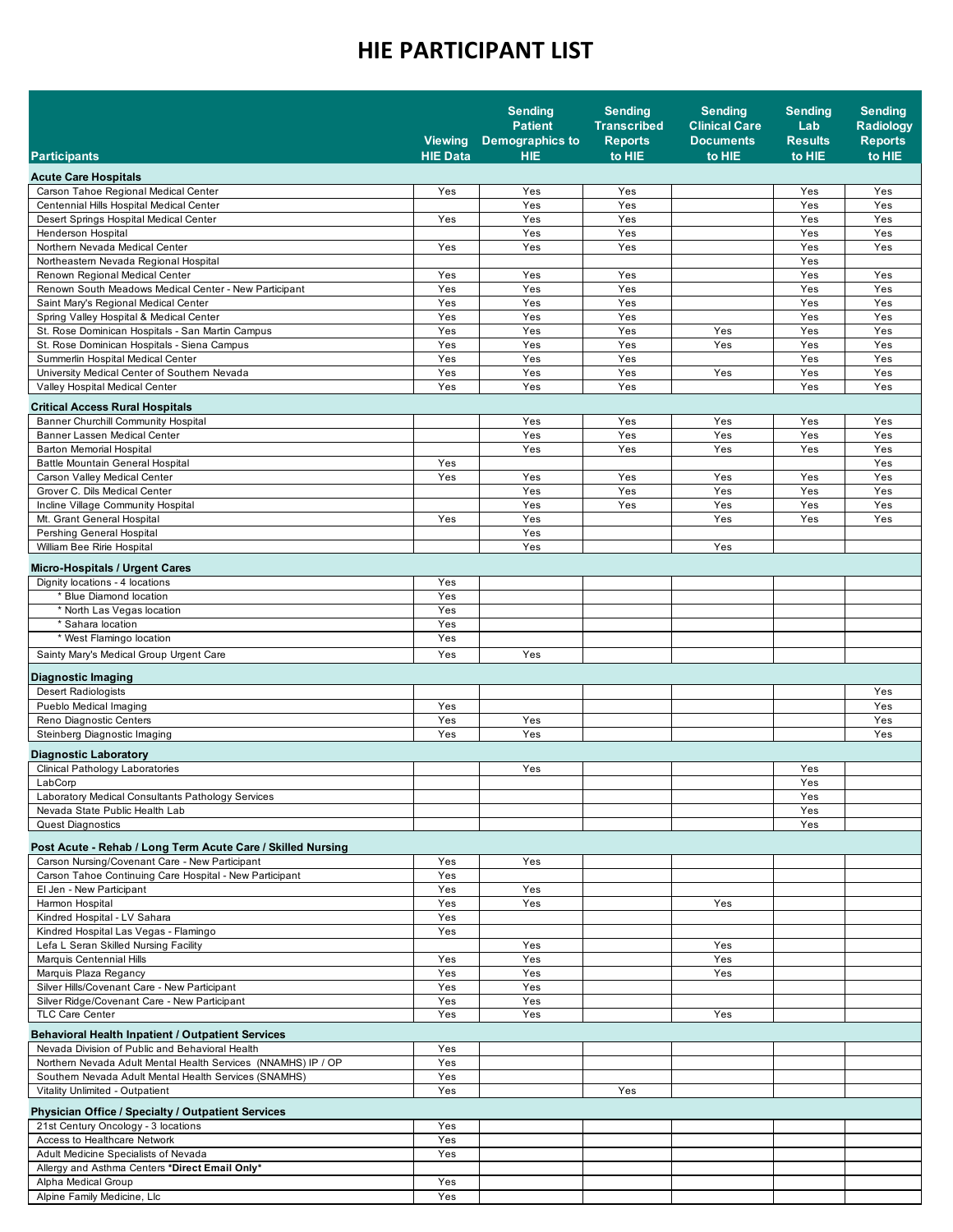|                                                      | <b>Viewing</b>  | <b>Sending</b><br><b>Patient</b><br>Demographics to | <b>Sending</b><br><b>Transcribed</b><br><b>Reports</b> | <b>Sending</b><br><b>Clinical Care</b><br><b>Documents</b> | <b>Sending</b><br>Lab<br><b>Results</b> | <b>Sending</b><br><b>Radiology</b><br><b>Reports</b> |
|------------------------------------------------------|-----------------|-----------------------------------------------------|--------------------------------------------------------|------------------------------------------------------------|-----------------------------------------|------------------------------------------------------|
| <b>Participants</b>                                  | <b>HIE Data</b> | <b>HIE</b>                                          | to HIE                                                 | to HIE                                                     | to HIE                                  | to HIE                                               |
| Calderon Medical Group                               | Yes             |                                                     |                                                        |                                                            |                                         |                                                      |
| <b>Cancer Care Specialists</b>                       | Yes             |                                                     |                                                        |                                                            |                                         |                                                      |
| Cano Health - 3 locations                            | Yes             |                                                     |                                                        |                                                            |                                         |                                                      |
| Carson Valley Medical Center - Clinics               | Yes             |                                                     |                                                        |                                                            |                                         |                                                      |
| CIMA Medical Clinic- 4 locations                     | Yes             |                                                     |                                                        |                                                            |                                         |                                                      |
| Cleveland Clinic Nevada - Lou Rovo                   | Yes             |                                                     |                                                        |                                                            |                                         |                                                      |
| Community Health Alliance - HAWC, Inc.               | Yes             | Yes                                                 |                                                        |                                                            |                                         |                                                      |
| Comerstone Family Practice                           |                 |                                                     |                                                        | Yes                                                        |                                         |                                                      |
| David H. Kim. MD. Professional Corporation           | Yes             |                                                     |                                                        |                                                            |                                         |                                                      |
| Diagnostic Center of Medicine - 2 locations          | Yes             |                                                     |                                                        |                                                            |                                         |                                                      |
| Dispatch Health                                      | Yes             |                                                     |                                                        |                                                            |                                         |                                                      |
| Emesto A Mccombs DO                                  | Yes             |                                                     |                                                        |                                                            |                                         |                                                      |
| Face to Face Medical Management                      | Yes             |                                                     |                                                        |                                                            |                                         |                                                      |
| Family Doctors of Boulder City                       | Yes             |                                                     |                                                        |                                                            |                                         |                                                      |
| Family Doctors of Green Valley                       | Yes             |                                                     |                                                        |                                                            |                                         |                                                      |
| First Person Care Clinic - 2 locations (FQHC)        | Yes             | Yes                                                 |                                                        |                                                            |                                         |                                                      |
| Forte Family Practice - 3 clinics                    | Yes             |                                                     |                                                        |                                                            |                                         |                                                      |
| Gastroenterology Consultants - 2 clinics             | Yes             |                                                     |                                                        |                                                            |                                         |                                                      |
| Geriatric Specialty Care                             | Yes             | Yes                                                 |                                                        |                                                            |                                         |                                                      |
| Guadalupe Medical Center - 5 Locations               | Yes             | Yes                                                 |                                                        | Yes                                                        |                                         |                                                      |
| Hemostasis Thrombosis Center of Nevada               | Yes             |                                                     |                                                        |                                                            |                                         |                                                      |
| Hope Christian Health Center - 2 locations (FQHC)    | Yes             |                                                     |                                                        |                                                            |                                         |                                                      |
| Internal Medicine Specialists *Direct Email Only*    |                 |                                                     |                                                        |                                                            |                                         |                                                      |
| Intermountain Healthcare Medical Groups - 42 clinics | Yes             |                                                     |                                                        |                                                            |                                         |                                                      |
| Jose Maria Partida Corona MD PC                      | Yes             |                                                     |                                                        |                                                            |                                         |                                                      |
| Kaylynn Bowman, PharmD                               | Yes             |                                                     |                                                        |                                                            |                                         |                                                      |
| Kidney Specialists of Southern Nevada - 7 clinics    | Yes             |                                                     |                                                        |                                                            |                                         |                                                      |
| Lance D. Mayor, MD Ltd.                              | Yes             |                                                     |                                                        |                                                            |                                         |                                                      |
| Mark C Handelman, M.D. LTD                           | Yes             |                                                     |                                                        |                                                            |                                         |                                                      |
| McGinnis MICA Medical PC                             | Yes             |                                                     |                                                        |                                                            |                                         |                                                      |
| Mountain Medical Pulmonology and Sleep Center        | Yes             |                                                     |                                                        |                                                            |                                         |                                                      |
| Mountainside Internal Medicine                       | Yes             |                                                     |                                                        |                                                            |                                         |                                                      |
| Naphcare- Washoe County Jail                         | Yes             |                                                     |                                                        |                                                            |                                         |                                                      |
| Neuropathy and Pain Centers                          | Yes             |                                                     |                                                        |                                                            |                                         |                                                      |
| Nevada Care Connect                                  | Yes             | Yes                                                 |                                                        | Yes                                                        |                                         |                                                      |
| Nevada Gastroenterology                              | Yes             | Yes                                                 |                                                        | Yes                                                        |                                         |                                                      |
| Nevada Health Centers - 17 locations                 | Yes             | Yes                                                 |                                                        |                                                            |                                         |                                                      |
| Nevada Orthopedic and Spine Centers - 2 locations    | Yes             | Yes                                                 |                                                        |                                                            |                                         |                                                      |
| Nevada Rural Hospitals Partners                      | Yes             |                                                     |                                                        |                                                            |                                         |                                                      |
| Northern Nevada HOPES                                | Yes             | Yes                                                 |                                                        | Yes                                                        |                                         |                                                      |
| Northern Nevada Radiation Oncology                   | Yes             |                                                     |                                                        |                                                            |                                         |                                                      |
| <b>OBGYN Associates</b>                              | Yes             |                                                     |                                                        |                                                            |                                         |                                                      |
| OptumCare Cancer Care - 7 locations                  | Yes             |                                                     |                                                        |                                                            |                                         |                                                      |
| OptumCare Lung and Allergy - 2 locations             | Yes             |                                                     |                                                        |                                                            |                                         |                                                      |
| OptumCare Orthopedic and Spine                       | Yes             |                                                     |                                                        |                                                            |                                         |                                                      |
| Partners in Primary Care - 7 locations               | Yes             |                                                     |                                                        |                                                            |                                         |                                                      |
| Patient Choice Primary Care Physicians               | Yes             |                                                     |                                                        |                                                            |                                         |                                                      |
| Pinnacle Medical Group - 4 locations                 | Yes             |                                                     |                                                        |                                                            |                                         |                                                      |
| Radiation Oncology Centers of Nevada - 2 locations   | Yes             |                                                     |                                                        |                                                            |                                         |                                                      |
| Ready Responders                                     | Yes             |                                                     |                                                        |                                                            |                                         |                                                      |
| Red Rock Medical Group                               | Yes             |                                                     |                                                        |                                                            |                                         |                                                      |
| Reiner Family Medicine                               | Yes             |                                                     |                                                        |                                                            |                                         |                                                      |
| Reno Family Physicians                               | Yes             |                                                     |                                                        |                                                            |                                         |                                                      |
| Renown Medical Group Clinics - 18 locations          | Yes             |                                                     |                                                        |                                                            |                                         |                                                      |
| Renown Radiation Department                          | Yes             |                                                     |                                                        |                                                            |                                         |                                                      |
| Renown Rural Clinics - 5 locations                   | Yes             |                                                     |                                                        |                                                            |                                         |                                                      |
| Roger Estevez M.D. -                                 | Yes             |                                                     |                                                        |                                                            |                                         |                                                      |
| Roseman Medical Group                                | Yes             |                                                     |                                                        |                                                            |                                         |                                                      |
| Rosner P. Luss MD Ltd -                              | Yes             |                                                     |                                                        |                                                            |                                         |                                                      |
| Saint Mary's Medical Group - 9 locations             | Yes             | Yes                                                 | Yes                                                    | Yes                                                        |                                         |                                                      |
| Silver Sage Center For Family Medicine               | Yes             | Yes                                                 |                                                        |                                                            |                                         |                                                      |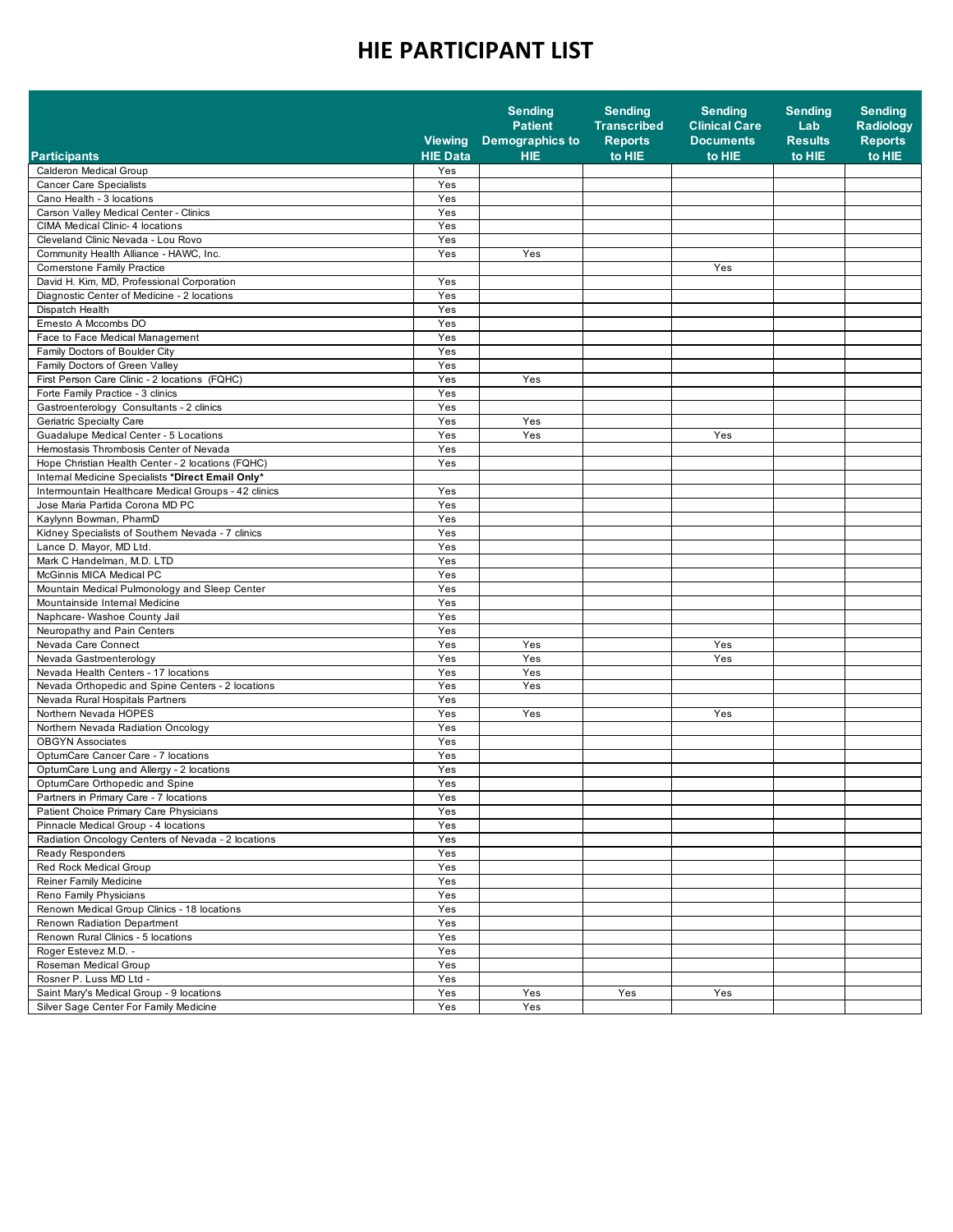|                                                                                       | <b>Viewing</b>  | <b>Sending</b><br><b>Patient</b><br><b>Demographics to</b> | <b>Sending</b><br><b>Transcribed</b><br><b>Reports</b> | <b>Sending</b><br><b>Clinical Care</b><br><b>Documents</b> | <b>Sending</b><br>Lab<br><b>Results</b> | <b>Sending</b><br>Radiology<br><b>Reports</b> |
|---------------------------------------------------------------------------------------|-----------------|------------------------------------------------------------|--------------------------------------------------------|------------------------------------------------------------|-----------------------------------------|-----------------------------------------------|
| <b>Participants</b>                                                                   | <b>HIE Data</b> | <b>HIE</b>                                                 | to HIE                                                 | to HIE                                                     | to HIE                                  | to HIE                                        |
| Southwest Medical Associates - all locations                                          | Yes             | Yes                                                        | Yes                                                    | Yes                                                        | Yes                                     | Yes                                           |
| Southern Nevada Health District                                                       | Yes             | Yes                                                        |                                                        | Yes                                                        |                                         |                                               |
| Southern Nevada Health District COVID                                                 |                 |                                                            |                                                        |                                                            | Yes                                     |                                               |
| Southern Nevada Surgery Specialists                                                   | Yes             |                                                            |                                                        |                                                            |                                         |                                               |
| Sunset Clinics Family Medicine / Urgent Care - 5 locations<br>Touro University Nevada | Yes<br>Yes      |                                                            |                                                        |                                                            |                                         |                                               |
| <b>Towngate Medical Center</b>                                                        | Yes             |                                                            |                                                        |                                                            |                                         |                                               |
| United Critical Care                                                                  | Yes             |                                                            |                                                        |                                                            |                                         |                                               |
| Universal Medical Alliance                                                            | Yes             |                                                            |                                                        |                                                            |                                         |                                               |
| University of Nevada School of Medicine                                               | Yes             |                                                            |                                                        |                                                            |                                         |                                               |
| Urology Nevada - 2 locations                                                          | Yes             |                                                            |                                                        |                                                            |                                         |                                               |
| Urology Specialists of Nevada - 3 locations                                           | Yes             | Yes                                                        |                                                        | Yes                                                        |                                         |                                               |
| <b>US Health Systems</b>                                                              | Yes / Alerts    | Yes                                                        |                                                        |                                                            |                                         |                                               |
| <b>Vitality Unlimited</b>                                                             |                 | Yes                                                        |                                                        | Yes                                                        |                                         |                                               |
| Washoe County Health District                                                         |                 | Yes                                                        |                                                        | Yes                                                        |                                         |                                               |
| Washoe Tribal Health Center                                                           | Yes             |                                                            |                                                        |                                                            |                                         |                                               |
| <b>Wellcare Services</b>                                                              | Yes             |                                                            |                                                        |                                                            |                                         |                                               |
| Wolfson Medical Center -                                                              | Yes             |                                                            |                                                        |                                                            |                                         |                                               |
| Yerington Paiute Tribal Health Clinic                                                 | Yes             |                                                            |                                                        |                                                            |                                         |                                               |
| <b>Home Health Agencies</b>                                                           |                 |                                                            |                                                        |                                                            |                                         |                                               |
| Care First Home Health                                                                | Yes             |                                                            |                                                        |                                                            |                                         |                                               |
| CarePro Home Health & Hospice                                                         | Yes             |                                                            |                                                        |                                                            |                                         |                                               |
| Caring Nurses, Inc.                                                                   | Yes             |                                                            |                                                        |                                                            |                                         |                                               |
| Community Home Health                                                                 | Yes             |                                                            |                                                        |                                                            |                                         |                                               |
| Inspiration Home Health                                                               | Yes             |                                                            |                                                        |                                                            |                                         |                                               |
| Kindred at Home - 3 locations                                                         | Yes             |                                                            |                                                        |                                                            |                                         |                                               |
| Physicians Choice Home Health                                                         | Yes             |                                                            |                                                        |                                                            |                                         |                                               |
| Hospice                                                                               |                 |                                                            |                                                        |                                                            |                                         |                                               |
|                                                                                       |                 |                                                            |                                                        |                                                            |                                         |                                               |
| Thema Hospice<br>Infinity Hospice Care - Las Vegas                                    | Yes<br>Yes      |                                                            |                                                        |                                                            |                                         |                                               |
| Infinity Hospice Care - Reno                                                          | Yes             |                                                            |                                                        |                                                            |                                         |                                               |
| Nathan Adelson Hospice                                                                | Yes             |                                                            |                                                        |                                                            |                                         |                                               |
| One Care Hospice                                                                      | Yes             |                                                            |                                                        |                                                            |                                         |                                               |
| ProCare Hospice of Nevada                                                             | Yes             |                                                            |                                                        |                                                            |                                         |                                               |
| <b>EMS</b>                                                                            |                 |                                                            |                                                        |                                                            |                                         |                                               |
| Las Vegas Fire and Rescue                                                             | Yes             | Yes                                                        |                                                        |                                                            |                                         |                                               |
| Regional Emergency Medical Services Authority (REMSA)                                 | Yes             |                                                            |                                                        | Yes                                                        |                                         |                                               |
|                                                                                       |                 |                                                            |                                                        |                                                            |                                         |                                               |
| <b>Health Plans</b>                                                                   |                 |                                                            |                                                        |                                                            |                                         |                                               |
| Anthem Blue Cross Blue Shield of Nevada<br><b>Banner Health</b>                       | Yes             | Yes<br>Yes                                                 |                                                        | Yes                                                        | Yes                                     | Yes                                           |
| Health Plan of Nevada                                                                 | Yes / Alerts    | Yes                                                        |                                                        |                                                            |                                         |                                               |
| Hometown Health Plan                                                                  | Yes             |                                                            |                                                        |                                                            |                                         |                                               |
| PacifiCare of Nevada                                                                  | Yes             |                                                            |                                                        |                                                            |                                         |                                               |
| Prominence Health Plan                                                                | Yes / Alerts    |                                                            |                                                        |                                                            |                                         |                                               |
| Sierra Health and Life                                                                | Yes             |                                                            |                                                        |                                                            |                                         |                                               |
| SilverSummit Healthplan                                                               | Yes / Alerts    | Yes                                                        |                                                        |                                                            |                                         |                                               |
| State of Nevada Medicaid                                                              | Yes             | Yes                                                        |                                                        |                                                            |                                         |                                               |
| United Health Insurance                                                               | Yes             |                                                            |                                                        |                                                            |                                         |                                               |
| UHC - Quality Department                                                              | Yes             |                                                            |                                                        |                                                            |                                         |                                               |
| <b>Connected to other State HIE's</b>                                                 |                 |                                                            |                                                        |                                                            |                                         |                                               |
| Alabama One Health Record                                                             |                 | Yes                                                        |                                                        |                                                            |                                         |                                               |
| Arkansas Share                                                                        |                 | Yes                                                        |                                                        |                                                            |                                         |                                               |
| Chesapeake Regional Information System for our Patients                               |                 | Yes                                                        |                                                        |                                                            |                                         |                                               |
| Colorado Regional Health Information Organization                                     |                 | Yes                                                        |                                                        |                                                            |                                         |                                               |
| East Tennessee Health Information Network                                             |                 | Yes                                                        |                                                        |                                                            |                                         |                                               |
| <b>Great Lakes Health Connect</b>                                                     |                 | Yes                                                        |                                                        |                                                            |                                         |                                               |
| HASA<br>Health Current (AZ)                                                           |                 | Yes<br>Yes                                                 |                                                        |                                                            |                                         |                                               |
| HealtHIE Nevada                                                                       |                 | Yes                                                        |                                                        |                                                            |                                         |                                               |
| HealthLINC - New York                                                                 |                 | Yes                                                        |                                                        |                                                            |                                         |                                               |
| Idaho Health Data Exchange                                                            |                 | Yes                                                        |                                                        |                                                            |                                         |                                               |
| Indiana Health Information Exchange                                                   |                 | Yes                                                        |                                                        |                                                            |                                         |                                               |
| <b>KHIE</b>                                                                           |                 | Yes                                                        |                                                        |                                                            |                                         |                                               |
| Los Angeles network for Enhancing Services                                            |                 | Yes                                                        |                                                        |                                                            |                                         |                                               |
| Lousiana Health Information Exchange                                                  |                 | Yes                                                        |                                                        |                                                            |                                         |                                               |
| Michigan Health Information Network                                                   |                 | Yes                                                        |                                                        |                                                            |                                         |                                               |
| Missouri Health Connection Cross Community                                            |                 | Yes                                                        |                                                        |                                                            |                                         |                                               |
| MyHealth Access Network                                                               |                 | Yes                                                        |                                                        |                                                            |                                         |                                               |
| Nebraska Health Information Initiative - NeHII                                        |                 | Yes                                                        |                                                        |                                                            |                                         |                                               |
| North Carolina Health Information Exchange                                            |                 | Yes                                                        |                                                        |                                                            |                                         |                                               |
| Quality Health Network (CO)                                                           |                 | Yes                                                        |                                                        |                                                            |                                         |                                               |
| Reliance eHealth Collaborative (Southern OR, WA, Northern CA)                         |                 | Yes                                                        |                                                        |                                                            |                                         |                                               |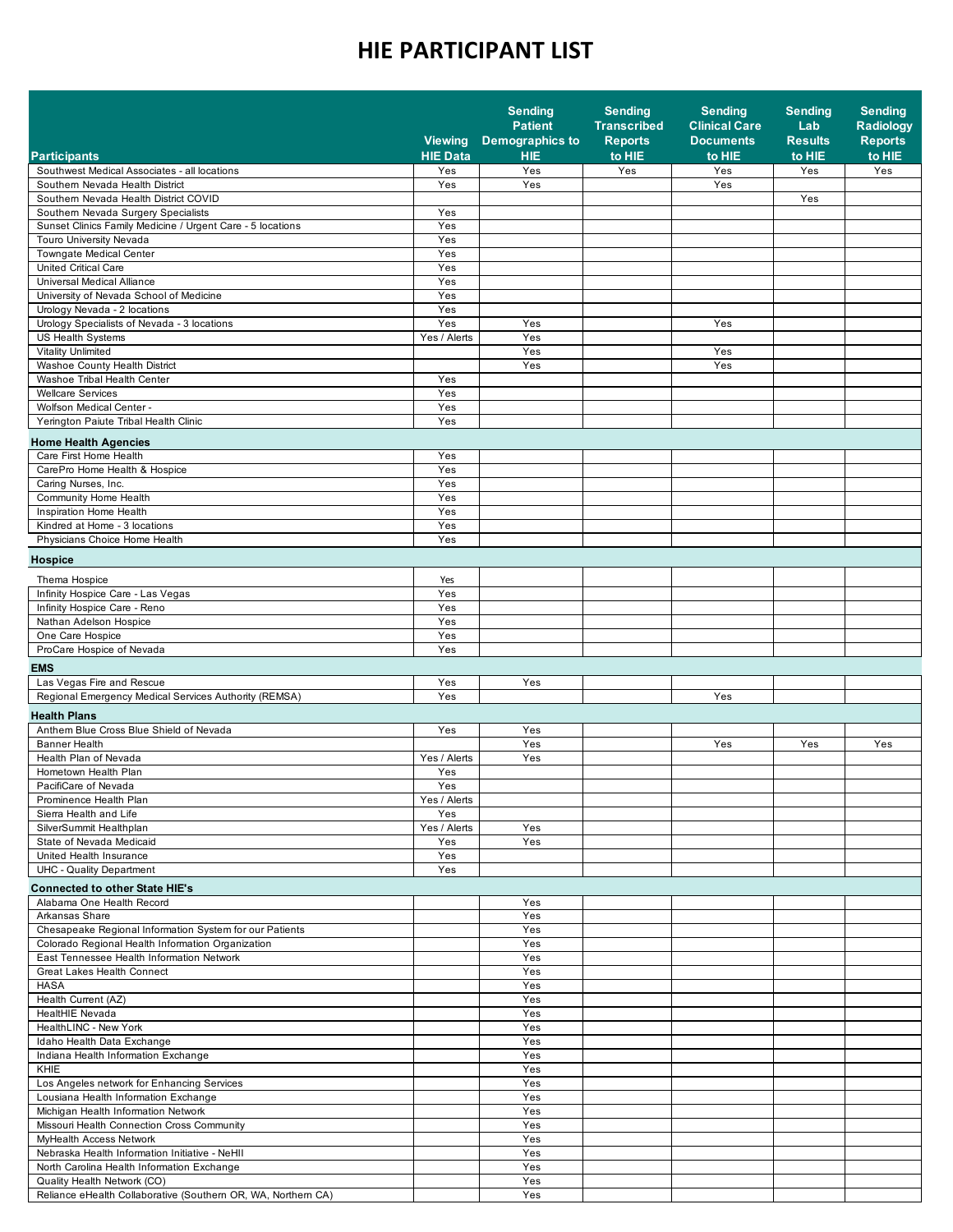| <b>Participants</b>                     | <b>Viewing</b><br><b>HIE Data</b> | <b>Sending</b><br><b>Patient</b><br>Demographics to<br><b>HIE</b> | <b>Sending</b><br><b>Transcribed</b><br><b>Reports</b><br>to HIE | <b>Sending</b><br><b>Clinical Care</b><br><b>Documents</b><br>to HIE | <b>Sending</b><br>Lab<br><b>Results</b><br>to HIE | <b>Sending</b><br>Radiology<br><b>Reports</b><br>to HIE |
|-----------------------------------------|-----------------------------------|-------------------------------------------------------------------|------------------------------------------------------------------|----------------------------------------------------------------------|---------------------------------------------------|---------------------------------------------------------|
| San Diego Health Connect                |                                   | Yes                                                               |                                                                  |                                                                      |                                                   |                                                         |
| Santa Cruz HIE                          |                                   | Yes                                                               |                                                                  |                                                                      |                                                   |                                                         |
| Utah Health Information Network         |                                   | Yes                                                               |                                                                  |                                                                      |                                                   |                                                         |
| VA eHealth Exchange                     |                                   | Yes                                                               |                                                                  |                                                                      |                                                   |                                                         |
| West Virgnia Health Information Network |                                   | Yes                                                               |                                                                  |                                                                      |                                                   |                                                         |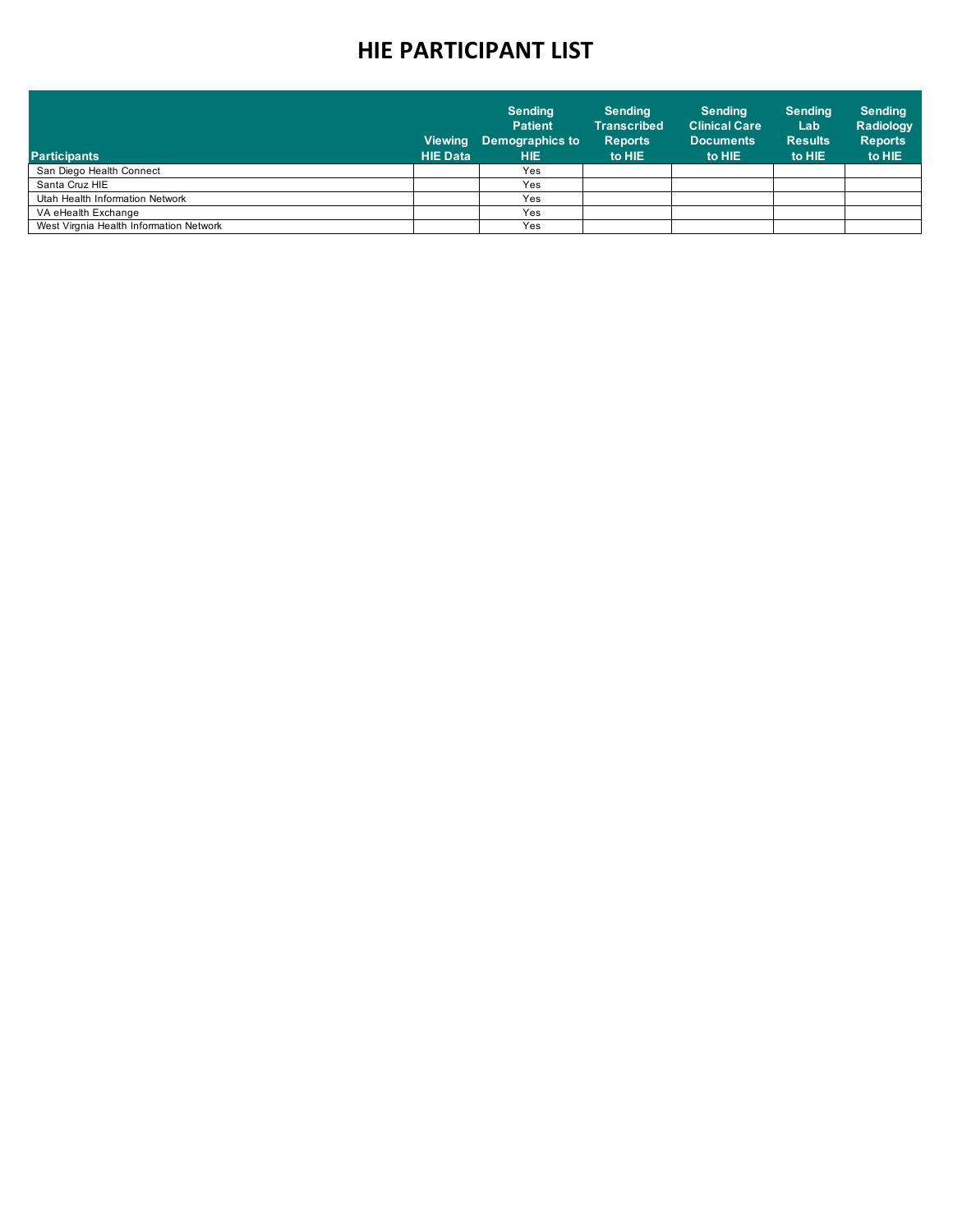#### **Participants that were liste**

**Critical Care Access Hospitals**

South Lyon Medical Center (on the HIE Data Provider list)

**Diagnostitic Imagining** Desert Radiology West Valley Imaging

**Post Acute - SNF / LTAC** Mountain View Care Center Marquis Plaza Regency ( I added it to this list already)

**Health Plan** Western Physicians Alliance

**Physician List** Abhinav Sinha, MD Carson City Health and Human Services Las Vegas Surgical Associates Shaukat Shamsudin Damji, MD Sierra Nevada Nephrology